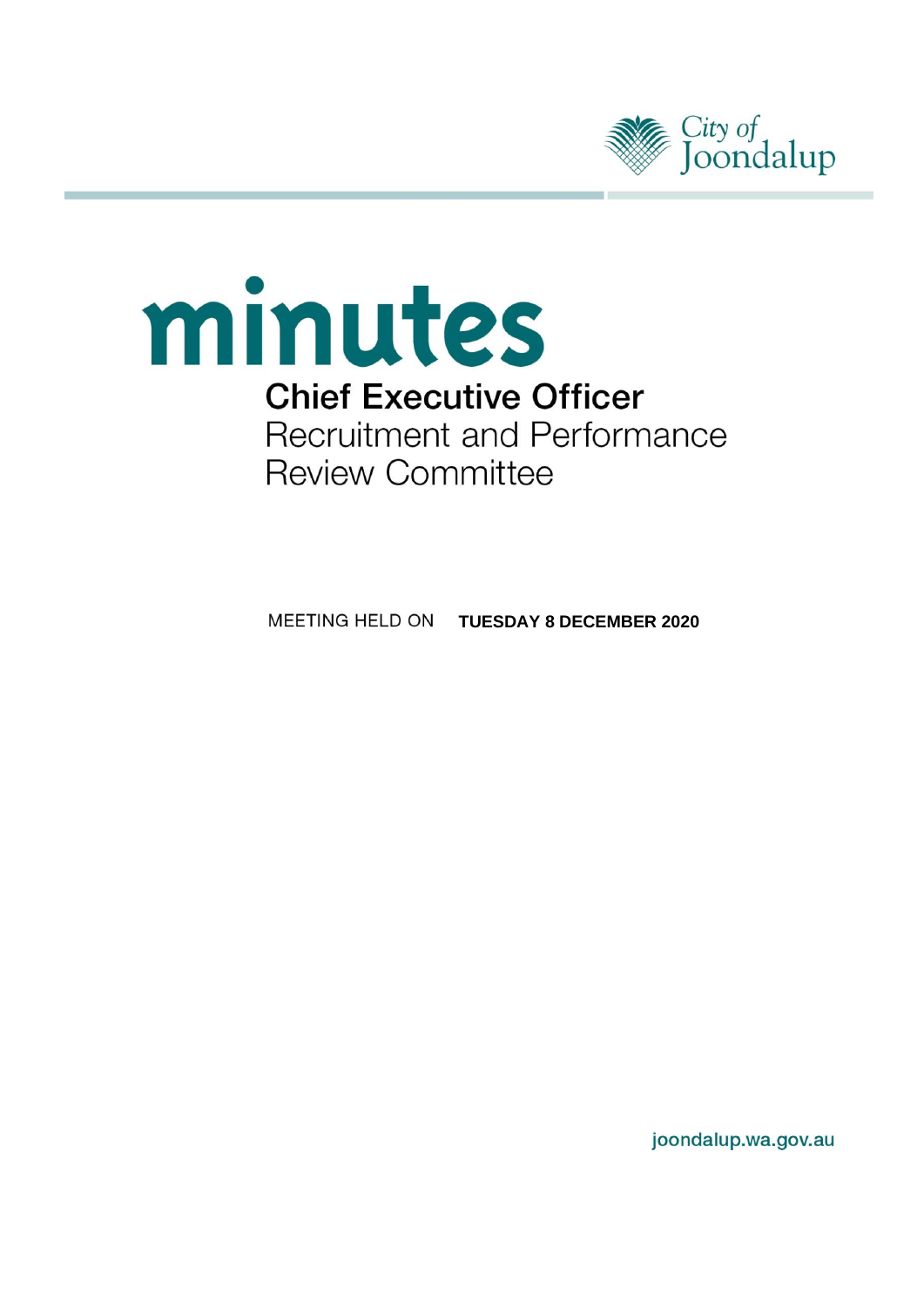# **TABLE OF CONTENTS**

| Item No. | <b>Title</b>                                                                                        | Page No. |
|----------|-----------------------------------------------------------------------------------------------------|----------|
|          | <b>Declaration of Opening</b>                                                                       | 3        |
|          | <b>Declarations of Interest</b>                                                                     | 4        |
|          | Apologies / Leave of absence                                                                        | 5        |
|          | Announcements by the Presiding Member without discussion                                            | 5        |
|          | Identification of matters for which the meeting may be closed<br>to the public                      | 6        |
|          | <b>Petitions and deputations</b>                                                                    | 6        |
|          | Procedural Motion - Adjournment of Meeting                                                          | 6        |
|          | <b>Resumption of Meeting</b>                                                                        | 7        |
|          | <b>Report</b>                                                                                       | 8        |
| 1        | Confidential – Appointment of Preferred Applicant for Position of<br><b>Chief Executive Officer</b> | 9        |
|          | <b>Closure</b>                                                                                      | 12       |
|          |                                                                                                     |          |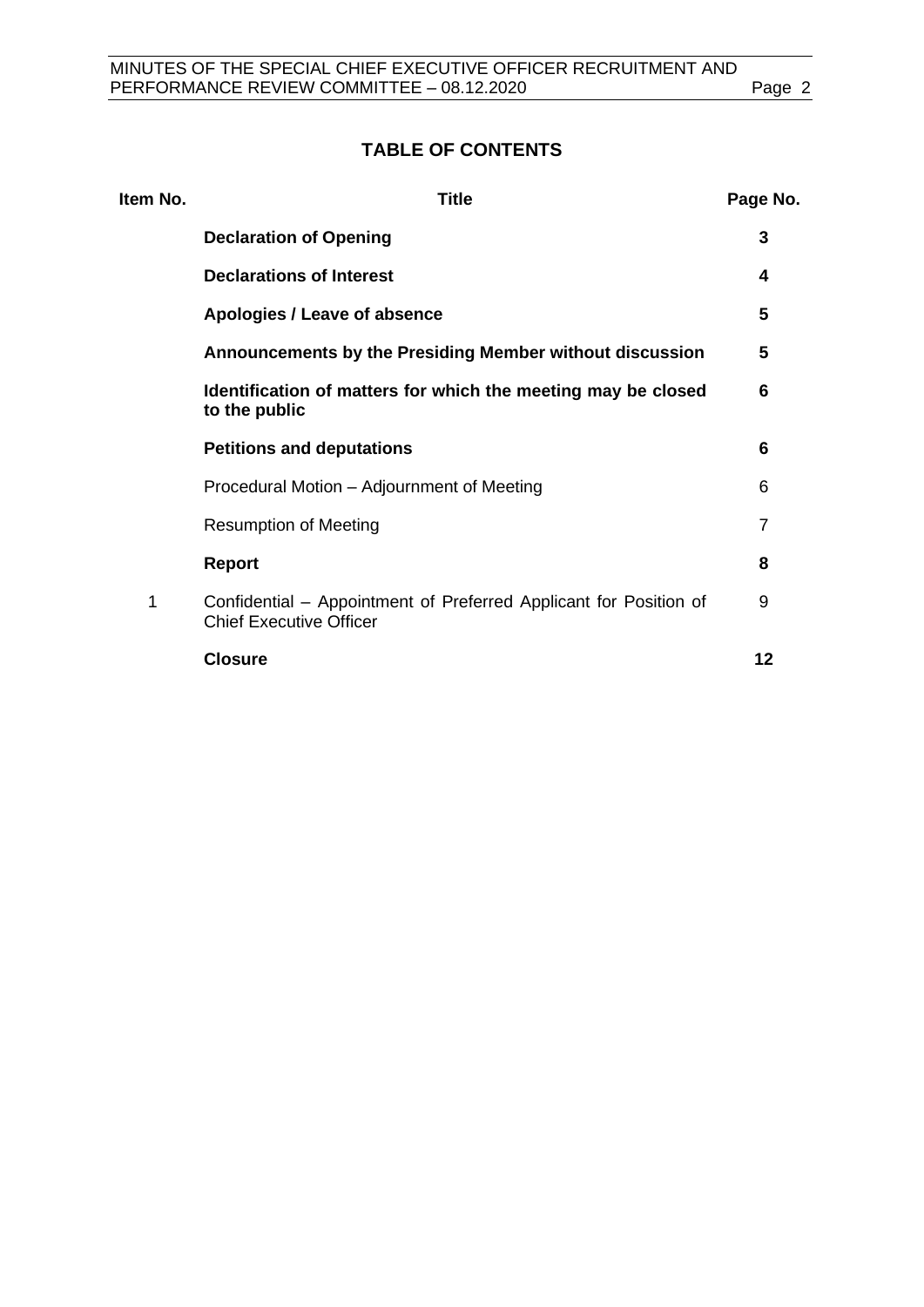# **CITY OF JOONDALUP**

**MINUTES OF THE SPECIAL CHIEF EXECUTIVE OFFICER RECRUITMENT AND PERFORMANCE REVIEW COMMITTEE MEETING HELD IN CONFERENCE ROOM 1, JOONDALUP CIVIC CENTRE, BOAS AVENUE, JOONDALUP ON TUESDAY 8 DECEMBER 2020.** 

#### **ATTENDANCE**

#### **Committee Members**

Cr Russ Fishwick, JP *Presiding Member* Mayor Hon. Albert Jacob, JP *Deputy Presiding Member* Cr Kerry Hollywood Cr Russell Poliwka Cr John Raftis Cr Philippa Taylor

Cr John Logan *Deputising for Cr John Chester from 5.34pm*

#### **Observers**

Cr Tom McLean, JP Cr Nige Jones

#### **Officers**

Mr Garry Hunt Chief Executive Officer Mr Brad Sillence Manager Governance Mr Glenn Heaperman Manager Human Resource Services

#### **Guest**

Mr Geoff Blades Partner, Lester Blades

#### <span id="page-2-0"></span>**DECLARATION OF OPENING**

The Presiding Member declared the meeting open at 5.31pm.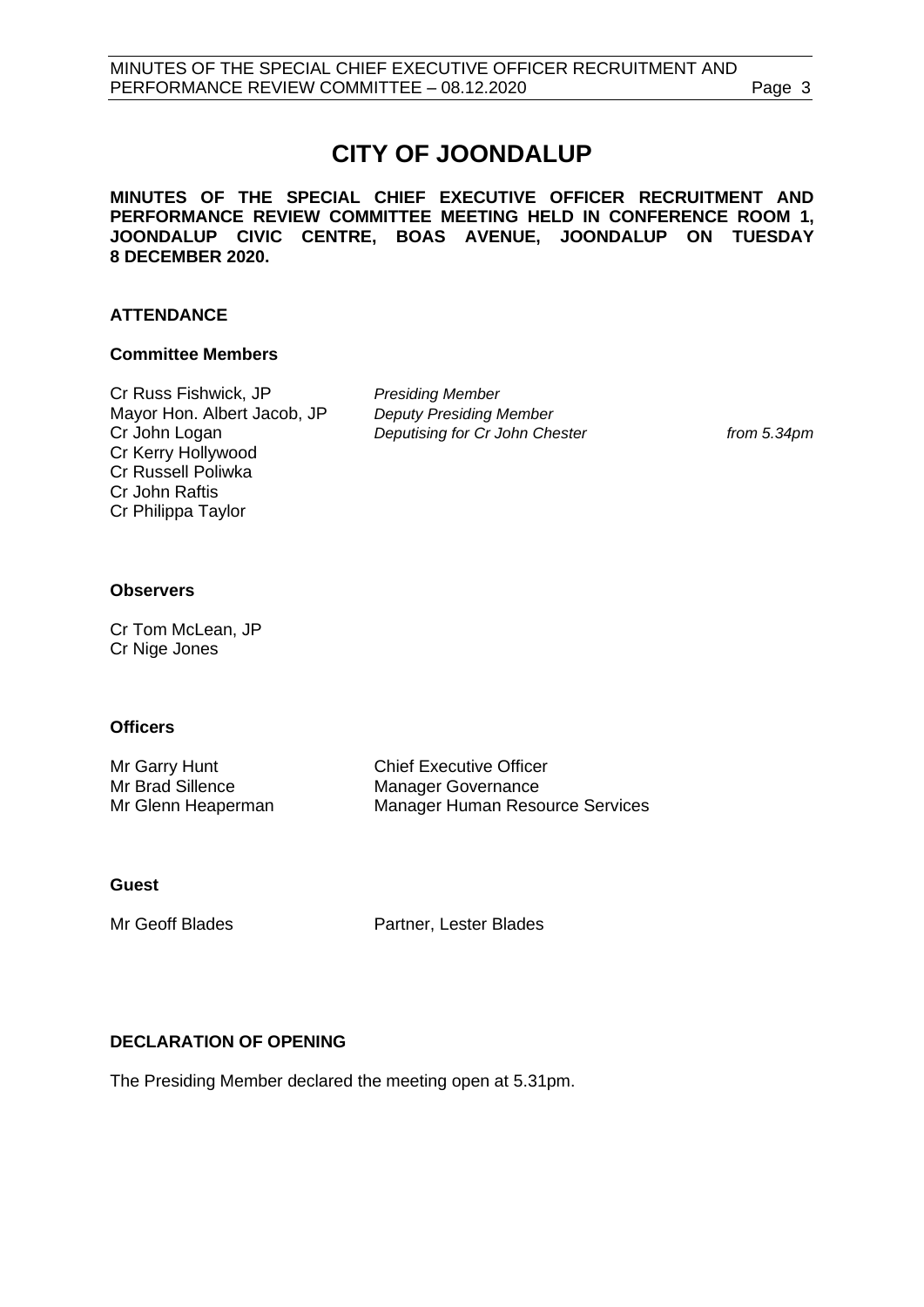# <span id="page-3-0"></span>**DECLARATIONS OF INTEREST**

## **Disclosures of interest affecting impartiality**

Elected Members (in accordance with Regulation 11 of the *Local Government [Rules of Conduct] Regulations 2007)* and employees (in accordance with the Code of Conduct) are required to declare any interest that may affect their impartiality in considering a matter. This declaration does not restrict any right to participate in or be present during the decision-making process. The Elected Member/employee is also encouraged to disclose the nature of the interest.

| <b>Name/Position</b>      | <b>Cr Russ Fishwick, JP.</b>                                            |  |
|---------------------------|-------------------------------------------------------------------------|--|
| <b>Item No./Subject</b>   | Item 1 – Confidential – Appointment of Preferred Applicant for Position |  |
|                           | of Chief Executive Officer.                                             |  |
| <b>Nature of interest</b> | Interest that may affect impartiality.                                  |  |
| <b>Extent of Interest</b> | Some of the applicants are known to Cr Fishwick.                        |  |

| <b>Name/Position</b>      | Mayor Hon. Albert Jacob, JP.                                            |  |
|---------------------------|-------------------------------------------------------------------------|--|
| <b>Item No./Subject</b>   | Item 1 – Confidential – Appointment of Preferred Applicant for Position |  |
|                           | of Chief Executive Officer.                                             |  |
| <b>Nature of interest</b> | Interest that may affect impartiality.                                  |  |
| <b>Extent of Interest</b> | Some of the applicants are known to Mayor Jacob.                        |  |

| <b>Name/Position</b>      | <b>Cr Kerry Hollywood.</b>                                              |
|---------------------------|-------------------------------------------------------------------------|
| <b>Item No./Subject</b>   | Item 1 – Confidential – Appointment of Preferred Applicant for Position |
|                           | of Chief Executive Officer.                                             |
| <b>Nature of interest</b> | Interest that may affect impartiality.                                  |
| <b>Extent of Interest</b> | Some of the applicants are known to Cr Hollywood.                       |
|                           |                                                                         |

| <b>Name/Position</b>      | <b>Cr Russell Poliwka.</b>                                              |  |
|---------------------------|-------------------------------------------------------------------------|--|
| <b>Item No./Subject</b>   | Item 1 – Confidential – Appointment of Preferred Applicant for Position |  |
|                           | of Chief Executive Officer.                                             |  |
| <b>Nature of interest</b> | Interest that may affect impartiality.                                  |  |
| <b>Extent of Interest</b> | Some of the applicants are known to Cr Poliwka.                         |  |
|                           |                                                                         |  |

| <b>Name/Position</b>      | <b>Cr John Raftis.</b>                                                  |
|---------------------------|-------------------------------------------------------------------------|
| <b>Item No./Subject</b>   | Item 1 – Confidential – Appointment of Preferred Applicant for Position |
|                           | of Chief Executive Officer.                                             |
| <b>Nature of interest</b> | Interest that may affect impartiality.                                  |
| <b>Extent of Interest</b> | Some of the applicants are known to Cr Raftis.                          |
|                           |                                                                         |

| <b>Name/Position</b>      | Cr Philippa Taylor.                                                     |
|---------------------------|-------------------------------------------------------------------------|
| <b>Item No./Subject</b>   | Item 1 – Confidential – Appointment of Preferred Applicant for Position |
|                           | of Chief Executive Officer.                                             |
| <b>Nature of interest</b> | Interest that may affect impartiality.                                  |
| <b>Extent of Interest</b> | Some of the applicants are known to Cr Taylor.                          |

| <b>Name/Position</b>      | Cr John Logan.                                                          |  |
|---------------------------|-------------------------------------------------------------------------|--|
| <b>Item No./Subject</b>   | Item 1 – Confidential – Appointment of Preferred Applicant for Position |  |
|                           | of Chief Executive Officer.                                             |  |
| <b>Nature of interest</b> | Interest that may affect impartiality.                                  |  |
| <b>Extent of Interest</b> | Some of the applicants are known to Cr Logan.                           |  |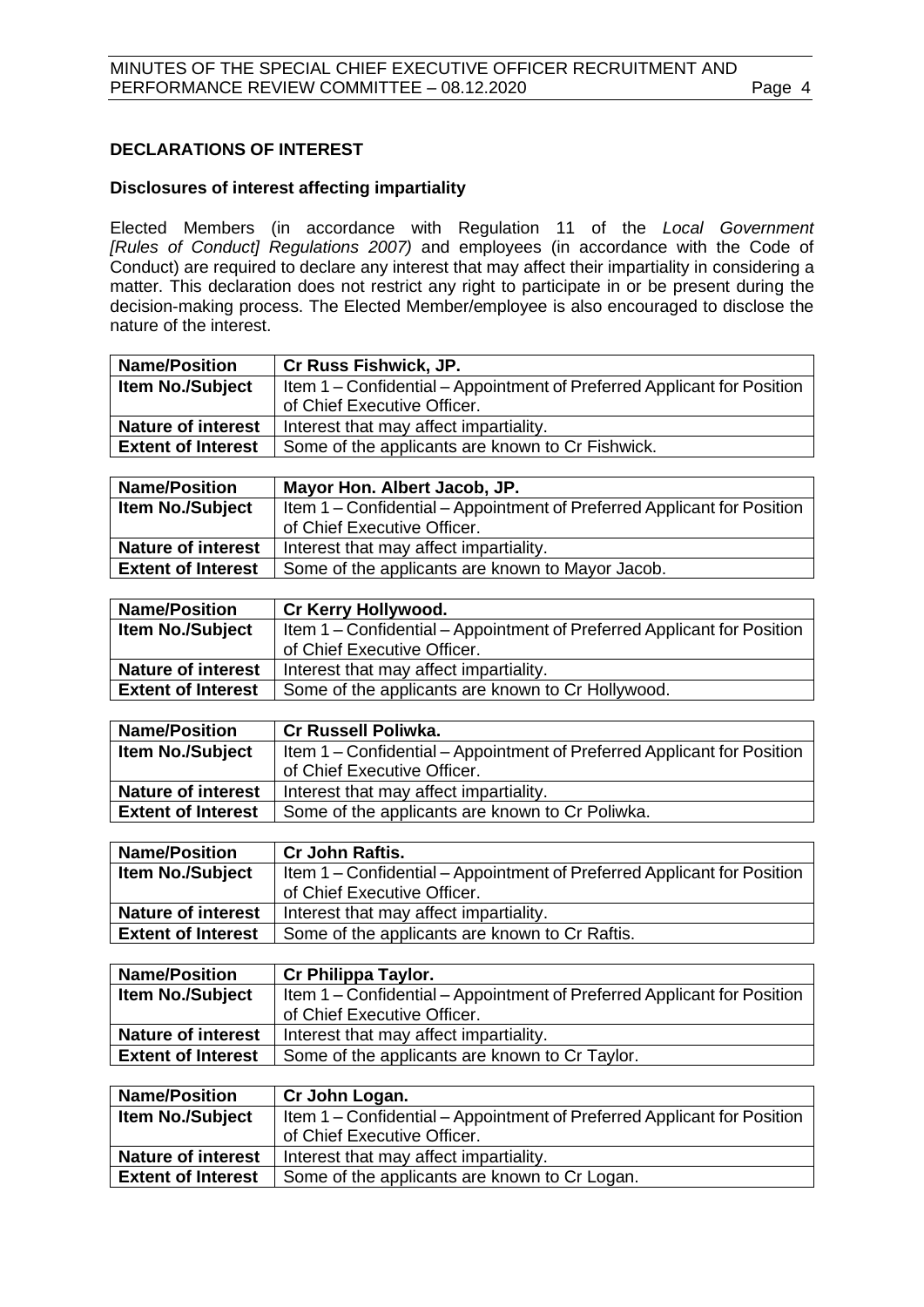#### MINUTES OF THE SPECIAL CHIEF EXECUTIVE OFFICER RECRUITMENT AND PERFORMANCE REVIEW COMMITTEE - 08.12.2020 Page 5

| <b>Name/Position</b>      | Cr Tom McLean, JP.                                                      |
|---------------------------|-------------------------------------------------------------------------|
| Item No./Subject          | Item 1 - Confidential - Appointment of Preferred Applicant for Position |
|                           | of Chief Executive Officer.                                             |
| <b>Nature of interest</b> | Interest that may affect impartiality.                                  |
| <b>Extent of Interest</b> | Some of the applicants are known to Cr McLean.                          |
|                           |                                                                         |
| <b>Name/Position</b>      | Cr Christine Hamilton-Prime, JP.                                        |
| Item No./Subject          | Item 1 - Confidential - Appointment of Preferred Applicant for Position |
|                           | of Chief Executive Officer.                                             |
| Nature of interest        | Interest that may affect impartiality.                                  |
| <b>Extent of Interest</b> | Some of the applicants are known to Cr Hamilton-Prime.                  |
|                           |                                                                         |
| <b>Name/Position</b>      | Cr Nige Jones.                                                          |
| Item No./Subject          | Item 1 – Confidential – Appointment of Preferred Applicant for Position |
|                           | of Chief Executive Officer.                                             |
| <b>Nature of interest</b> | Interest that may affect impartiality.                                  |
| <b>Extent of Interest</b> | Some of the applicants are known to Cr Jones.                           |
|                           |                                                                         |
| <b>Name/Position</b>      | Mr Garry Hunt, Chief Executive Officer.                                 |
| Item No./Subject          | Item 1 – Confidential – Appointment of Preferred Applicant for Position |
|                           | of Chief Executive Officer.                                             |
| <b>Nature of interest</b> | Interest that may affect impartiality.                                  |
| <b>Extent of Interest</b> | Some of the applicants are known to Mr Hunt.                            |
|                           |                                                                         |
| <b>Name/Position</b>      | Mr Garry Hunt, Chief Executive Officer.                                 |
|                           |                                                                         |
| Item No./Subject          | Item 1 - Confidential - Appointment of Preferred Applicant for Position |

|                           | <sup>I</sup> of Chief Executive Officer.                                |  |
|---------------------------|-------------------------------------------------------------------------|--|
| <b>Nature of interest</b> | Interest that may affect impartiality.                                  |  |
| <b>Extent of Interest</b> | Mr Hunt is the current Chief Executive Officer. His contract expires on |  |
|                           | 18 December 2020 and is not an applicant.                               |  |

#### <span id="page-4-0"></span>**APOLOGIES / LEAVE OF ABSENCE**

#### **Leave of Absence Previously approved**

Cr John Chester 20 November to 11 December 2020 inclusive.

#### <span id="page-4-1"></span>**ANNOUNCEMENTS BY THE PRESIDING MEMBER WITHOUT DISCUSSION**

Nil.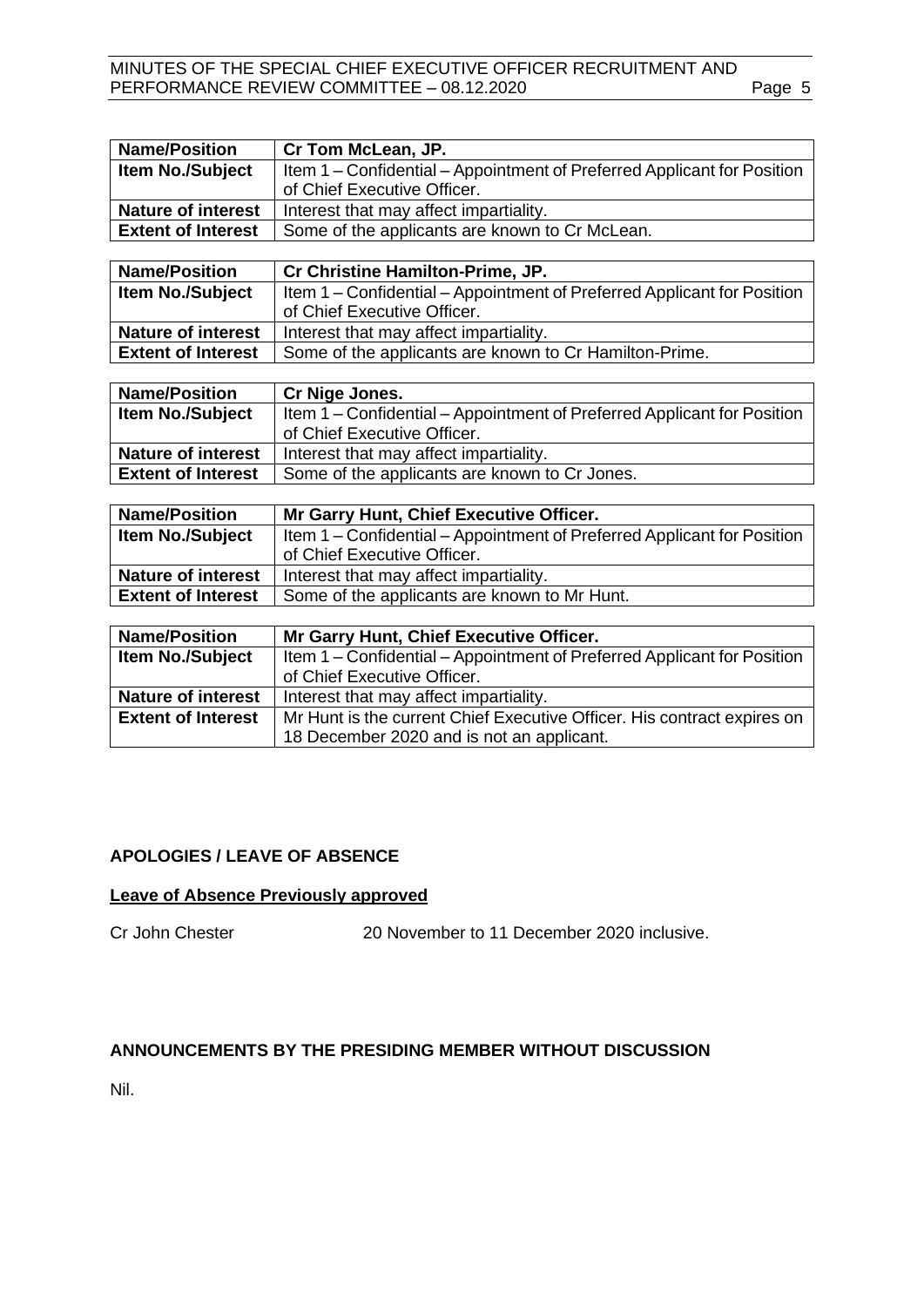#### <span id="page-5-0"></span>**IDENTIFICATION OF MATTERS FOR WHICH THE MEETING MAY BE CLOSED TO THE PUBLIC**

In accordance with Clause 5.2 of the City's *Meeting Procedures Local Law 2013*, this meeting was not open to the public.

### <span id="page-5-1"></span>**PETITIONS AND DEPUTATIONS**

Nil.

*Cr Logan entered the meeting room at 5.34pm.* 

#### <span id="page-5-2"></span>**PROCEDURAL MOTION – ADJOURNMENT OF MEETING**

**MOVED Cr Fishwick, SECONDED Cr Hollywood the meeting of the Chief Executive Officer Recruitment and Performance Review Committee BE ADJOURNED until such time as elected members have concluded their informal meeting with the preferred applicant for the position of Chief Executive Officer.**

#### **The Procedural Motion was Put and CARRIED (7/0)**

**In favour of the Procedural Motion:** Cr Fishwick, Mayor Jacob, Crs Hollywood, Logan, Poliwka, Raftis and Taylor.

The meeting ADJOURNED at 5.35pm on 8 December 2020 with the following committee members being present at that time:

> Cr Russ Fishwick, JP Mayor Hon. Albert Jacob, JP Cr Kerry Hollywood Cr John Logan Cr Russell Poliwka Cr John Raftis Cr Philippa Taylor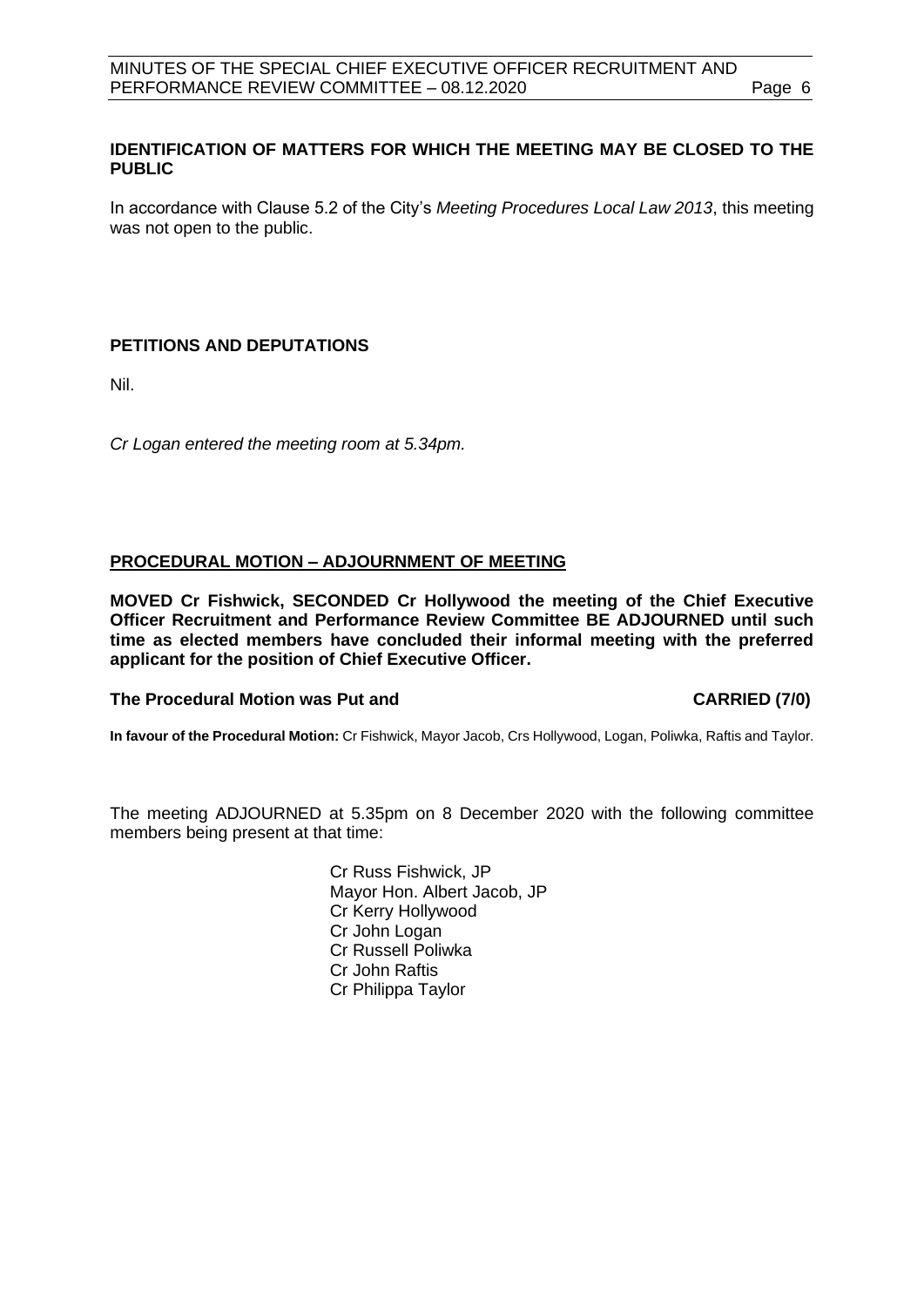#### <span id="page-6-0"></span>**RESUMPTION OF MEETING**

Following the interviews with the preferred applicants for the position of Chief Executive Officer, the Presiding Member declared the **Special Chief Executive Officer Recruitment and Performance Review Committee** meeting **RESUMED** at 6.04pm on Tuesday 8 December 2020, the following persons being present:

#### **ATTENDANCE**

#### **Committee Members**

Cr Russ Fishwick, JP *Presiding Member* Mayor Hon. Albert Jacob, JP *Deputy Presiding Member* Cr Kerry Hollywood Cr Russell Poliwka Cr John Raftis Cr Philippa Taylor

**Deputising for Cr John Chester** 

#### **Observers**

Cr Tom McLean, JP Cr Christine Hamilton-Prime, JP Cr Nige Jones

#### **Officers**

| Mr Garry Hunt      | <b>Chief Executive Officer</b>         |
|--------------------|----------------------------------------|
| Mr Brad Sillence   | <b>Manager Governance</b>              |
| Mr Glenn Heaperman | <b>Manager Human Resource Services</b> |

#### **Guest**

Mr Geoff Blades **Partner**, Lester Blades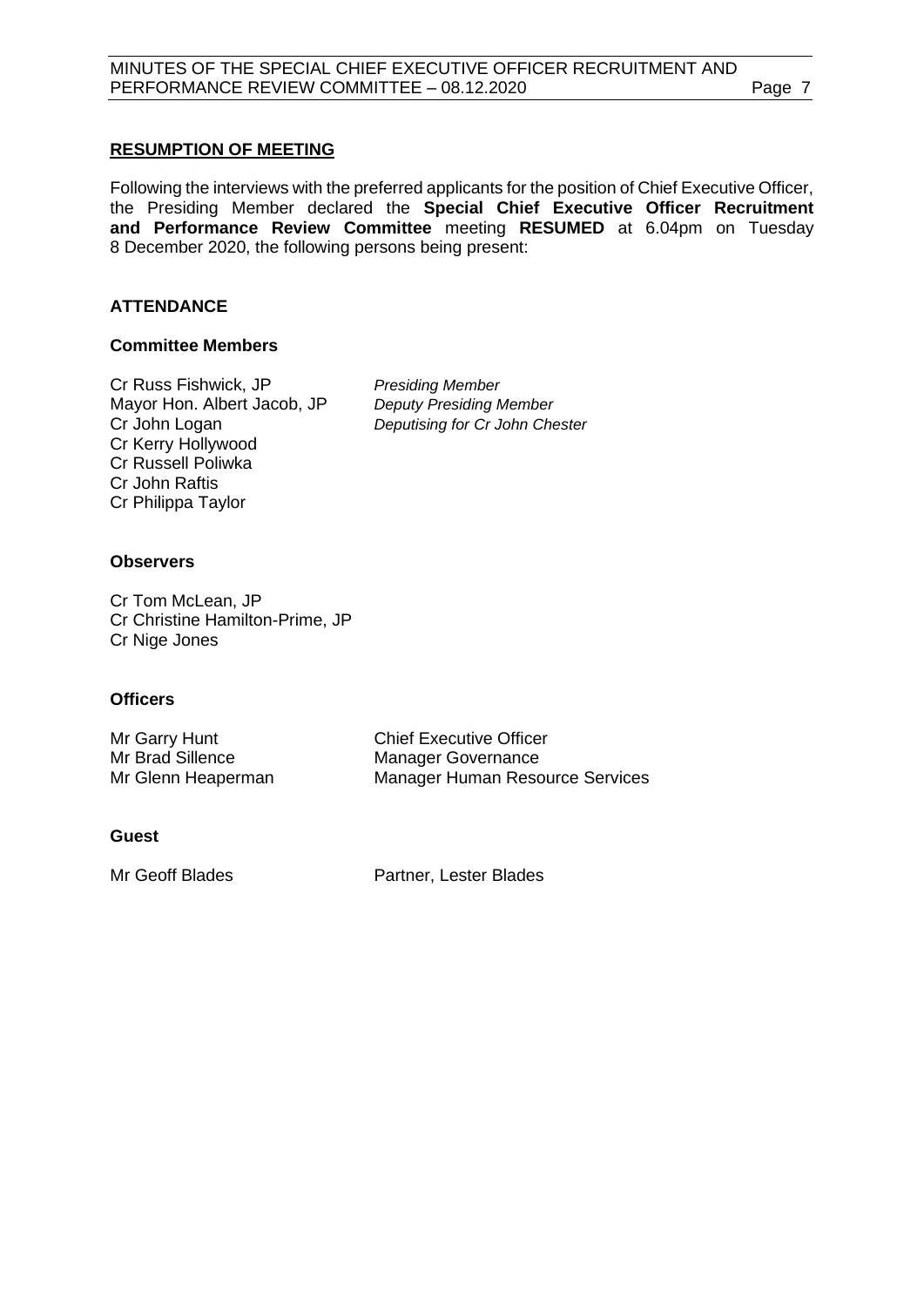# <span id="page-7-0"></span>**REPORT**

# **Disclosures of interest affecting impartiality**

| <b>Name/Position</b>      | Cr Russ Fishwick, JP.                                                   |
|---------------------------|-------------------------------------------------------------------------|
| Item No./Subject          | Item 1 – Confidential – Appointment of Preferred Applicant for Position |
|                           | of Chief Executive Officer.                                             |
| <b>Nature of interest</b> | Interest that may affect impartiality.                                  |
| <b>Extent of Interest</b> | Some of the applicants are known to Cr Fishwick.                        |
|                           |                                                                         |
| <b>Name/Position</b>      | Mayor Hon. Albert Jacob, JP.                                            |
| <b>Item No./Subject</b>   | Item 1 – Confidential – Appointment of Preferred Applicant for Position |
|                           | of Chief Executive Officer.                                             |
| <b>Nature of interest</b> | Interest that may affect impartiality.                                  |
| <b>Extent of Interest</b> | Some of the applicants are known to Mayor Jacob.                        |
|                           |                                                                         |
| <b>Name/Position</b>      | Cr Kerry Hollywood.                                                     |
| <b>Item No./Subject</b>   | Item 1 – Confidential – Appointment of Preferred Applicant for Position |
|                           | of Chief Executive Officer.                                             |
| <b>Nature of interest</b> | Interest that may affect impartiality.                                  |
| <b>Extent of Interest</b> | Some of the applicants are known to Cr Hollywood.                       |
|                           |                                                                         |

| <b>Name/Position</b>      | <b>Cr Russell Poliwka.</b>                                              |  |
|---------------------------|-------------------------------------------------------------------------|--|
| <b>Item No./Subject</b>   | Item 1 – Confidential – Appointment of Preferred Applicant for Position |  |
|                           | of Chief Executive Officer.                                             |  |
| <b>Nature of interest</b> | Interest that may affect impartiality.                                  |  |
| <b>Extent of Interest</b> | Some of the applicants are known to Cr Poliwka.                         |  |

| <b>Item No./Subject</b><br>Item 1 – Confidential – Appointment of Preferred Applicant for Position |
|----------------------------------------------------------------------------------------------------|
|                                                                                                    |
| of Chief Executive Officer.                                                                        |
| <b>Nature of interest</b><br>Interest that may affect impartiality.                                |
| Some of the applicants are known to Cr Raftis.<br><b>Extent of Interest</b>                        |

| <b>Item No./Subject</b><br>Item 1 – Confidential – Appointment of Preferred Applicant for Position<br>of Chief Executive Officer. | <b>Name/Position</b> | Cr Philippa Taylor. |  |
|-----------------------------------------------------------------------------------------------------------------------------------|----------------------|---------------------|--|
|                                                                                                                                   |                      |                     |  |
|                                                                                                                                   |                      |                     |  |
| <b>Nature of interest</b><br>Interest that may affect impartiality.                                                               |                      |                     |  |
| Some of the applicants are known to Cr Taylor.<br><b>Extent of Interest</b>                                                       |                      |                     |  |

| <b>Name/Position</b>      | Cr John Logan.                                                          |  |
|---------------------------|-------------------------------------------------------------------------|--|
| <b>Item No./Subject</b>   | Item 1 – Confidential – Appointment of Preferred Applicant for Position |  |
|                           | of Chief Executive Officer.                                             |  |
| <b>Nature of interest</b> | Interest that may affect impartiality.                                  |  |
| <b>Extent of Interest</b> | Some of the applicants are known to Cr Logan.                           |  |

| <b>Name/Position</b>      | Cr Tom McLean, JP.                                                      |
|---------------------------|-------------------------------------------------------------------------|
| <b>Item No./Subject</b>   | Item 1 – Confidential – Appointment of Preferred Applicant for Position |
|                           | of Chief Executive Officer.                                             |
| <b>Nature of interest</b> | Interest that may affect impartiality.                                  |
| <b>Extent of Interest</b> | Some of the applicants are known to Cr McLean.                          |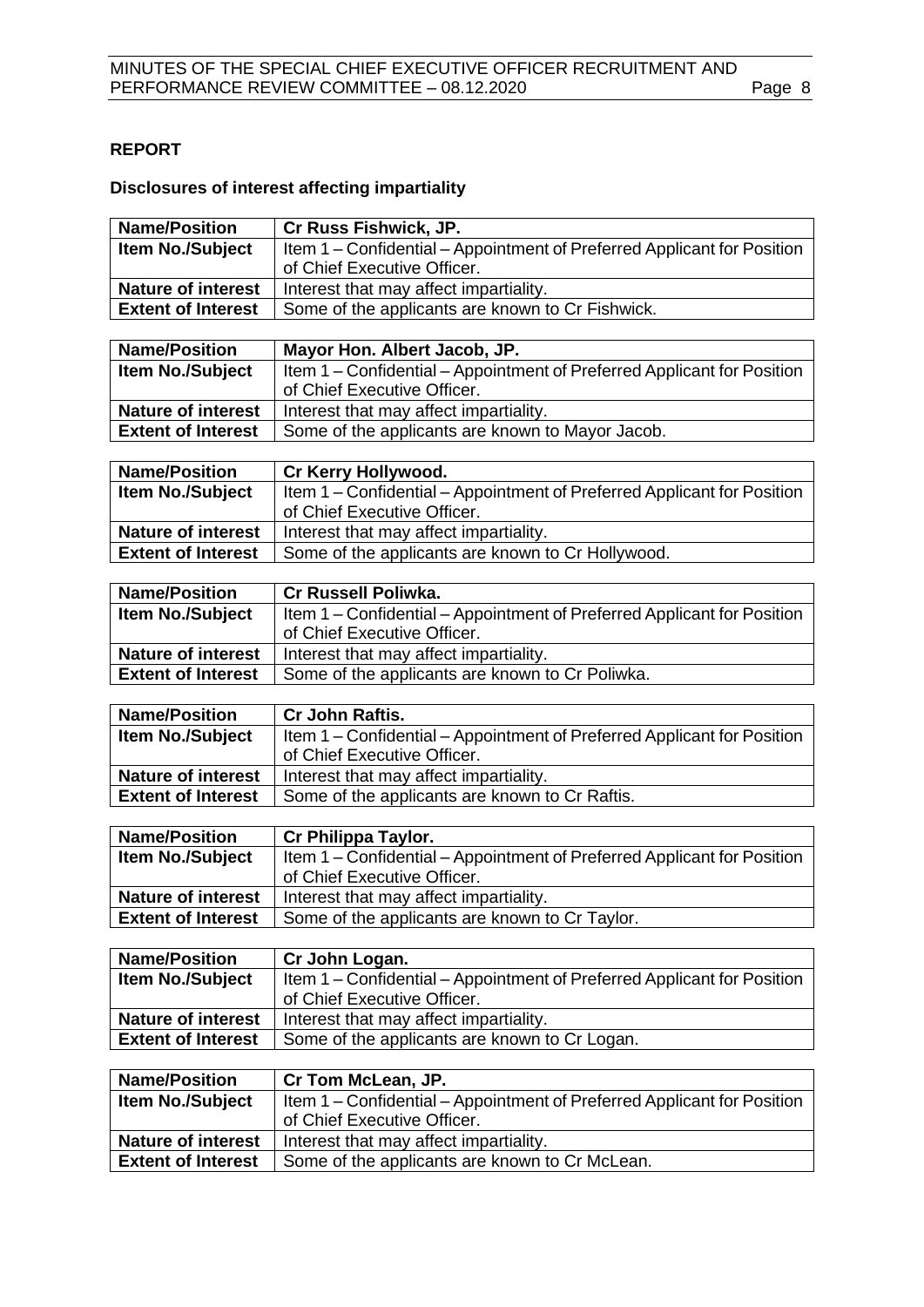#### MINUTES OF THE SPECIAL CHIEF EXECUTIVE OFFICER RECRUITMENT AND PERFORMANCE REVIEW COMMITTEE - 08.12.2020 Page 9

| <b>Name/Position</b>      | Cr Christine Hamilton-Prime, JP.                                        |  |
|---------------------------|-------------------------------------------------------------------------|--|
| <b>Item No./Subject</b>   | Item 1 – Confidential – Appointment of Preferred Applicant for Position |  |
|                           | of Chief Executive Officer.                                             |  |
| <b>Nature of interest</b> | Interest that may affect impartiality.                                  |  |
| <b>Extent of Interest</b> | Some of the applicants are known to Cr Hamilton-Prime.                  |  |
|                           |                                                                         |  |

| <b>Name/Position</b>      | Cr Nige Jones.                                                          |  |
|---------------------------|-------------------------------------------------------------------------|--|
| <b>Item No./Subject</b>   | Item 1 – Confidential – Appointment of Preferred Applicant for Position |  |
|                           | of Chief Executive Officer.                                             |  |
| <b>Nature of interest</b> | Interest that may affect impartiality.                                  |  |
| <b>Extent of Interest</b> | Some of the applicants are known to Cr Jones.                           |  |

| <b>Name/Position</b>      | Mr Garry Hunt, Chief Executive Officer.                                 |
|---------------------------|-------------------------------------------------------------------------|
| <b>Item No./Subject</b>   | Item 1 – Confidential – Appointment of Preferred Applicant for Position |
|                           | of Chief Executive Officer.                                             |
| <b>Nature of interest</b> | Interest that may affect impartiality.                                  |
| <b>Extent of Interest</b> | Some of the applicants are known to Mr Hunt.                            |

| <b>Name/Position</b>      | Mr Garry Hunt, Chief Executive Officer.                                 |  |
|---------------------------|-------------------------------------------------------------------------|--|
| <b>Item No./Subject</b>   | Item 1 – Confidential – Appointment of Preferred Applicant for Position |  |
|                           | of Chief Executive Officer.                                             |  |
| <b>Nature of interest</b> | Interest that may affect impartiality.                                  |  |
| <b>Extent of Interest</b> | Mr Hunt is the current Chief Executive Officer. His contract expires on |  |
|                           | 18 December 2020 and is not an applicant.                               |  |

# <span id="page-8-0"></span>**ITEM 1 CONFIDENTIAL – APPOINTMENT OF PREFERRED APPLICANT FOR POSITION OF CHIEF EXECUTIVE OFFICER**

**WARD** All

| <b>RESPONSIBLE</b><br><b>DIRECTOR</b> | Mr Garry Hunt<br>Office of the CEO                                                                                                                                                               |                                                                                                           |
|---------------------------------------|--------------------------------------------------------------------------------------------------------------------------------------------------------------------------------------------------|-----------------------------------------------------------------------------------------------------------|
| <b>FILE NUMBER</b>                    | 74574                                                                                                                                                                                            |                                                                                                           |
| <b>ATTACHMENTS</b>                    | Attachment 1<br>Attachment 2                                                                                                                                                                     | <b>Applicant Recommendation Report.</b><br>Proposed Contract of Employment.                               |
|                                       | (Please Note:                                                                                                                                                                                    | Report and Attachments<br>The<br>are<br>confidential and will appear in the official<br>Minute Book only) |
| <b>AUTHORITY / DISCRETION</b>         | Executive - The substantial direction setting and oversight<br>role of Council, such as adopting plans and reports,<br>accepting tenders, directing operations, setting and<br>amending budgets. |                                                                                                           |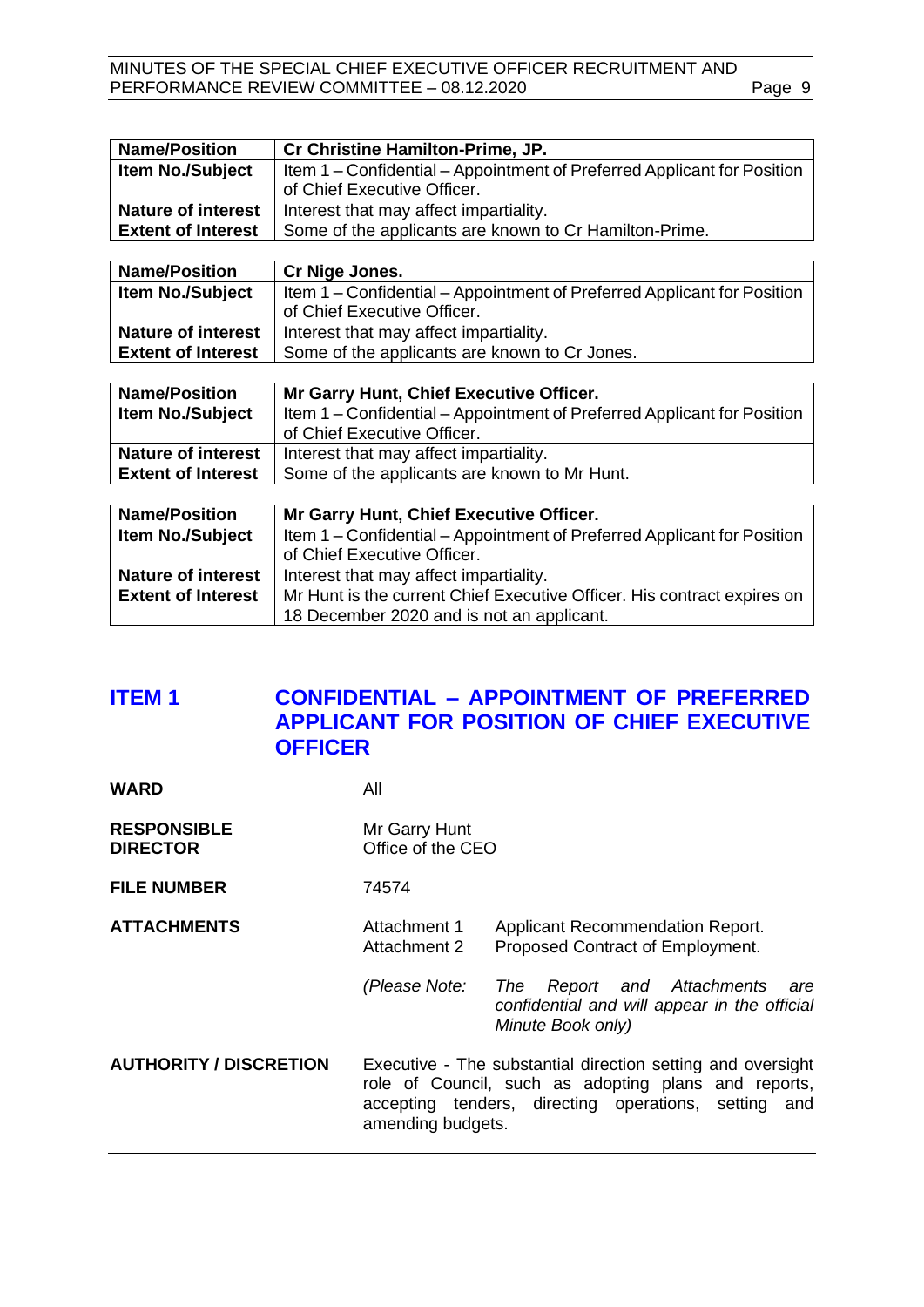#### MINUTES OF THE SPECIAL CHIEF EXECUTIVE OFFICER RECRUITMENT AND PERFORMANCE REVIEW COMMITTEE - 08.12.2020 Page 10

This report is confidential in accordance with Section 5.23(2)(e)(iii) of the *Local Government Act 1995*, which permits the meeting to be closed to the public for business relating to the following:

*Information about the business, professional, commercial or financial affairs of a person.*

A full report was provided to elected members under separate cover. The report is not for publication.

#### **OFFICER'S RECOMMENDATION**

That Council:

- 1 in accordance with section 5.36(2)(a) of the *Local Government Act 1995* BELIEVES the Preferred Applicant No. 1 as detailed in this Report, is suitably qualified for the position of Chief Executive Officer;
- 2 BY AN ABSOLUTE MAJORITY in accordance with section 5.36(2)(b) of the Local Government Act 1995 IS SATISFIED with the provisions of the proposed Chief Executive Officer Employment Contract, as detailed in Attachment 2 of this Report, subject to:
	- 2.1 the insertion of the Commencement Date in clause 1.1(h);
	- 2.2 the insertion of the End Date in clause 1.1(l);
	- 2.3 the insertion of the Total Rewards Package (TRP) in clause 12.1;
	- 2.4 the insertion of other personal information regarding the applicant in Part 1 above and as detailed in this Report;
- 3 in accordance with section 5.36(1)(a) of the *Local Government Act 1995* EMPLOYS the Preferred Applicant No. 1 as detailed in this Report, to the position of Chief Executive Officer under the terms and conditions of the Chief Executive Officer Employment Contract as detailed in Part 2 above;
- 4 AUTHORISES the Mayor and Director Corporate Services to execute the Chief Executive Officer Employment Contract detailed in Part 2 above, on behalf of the City pursuant to section 9.49B of the *Local Government Act 1995,* and authorises the Common Seal to be affixed.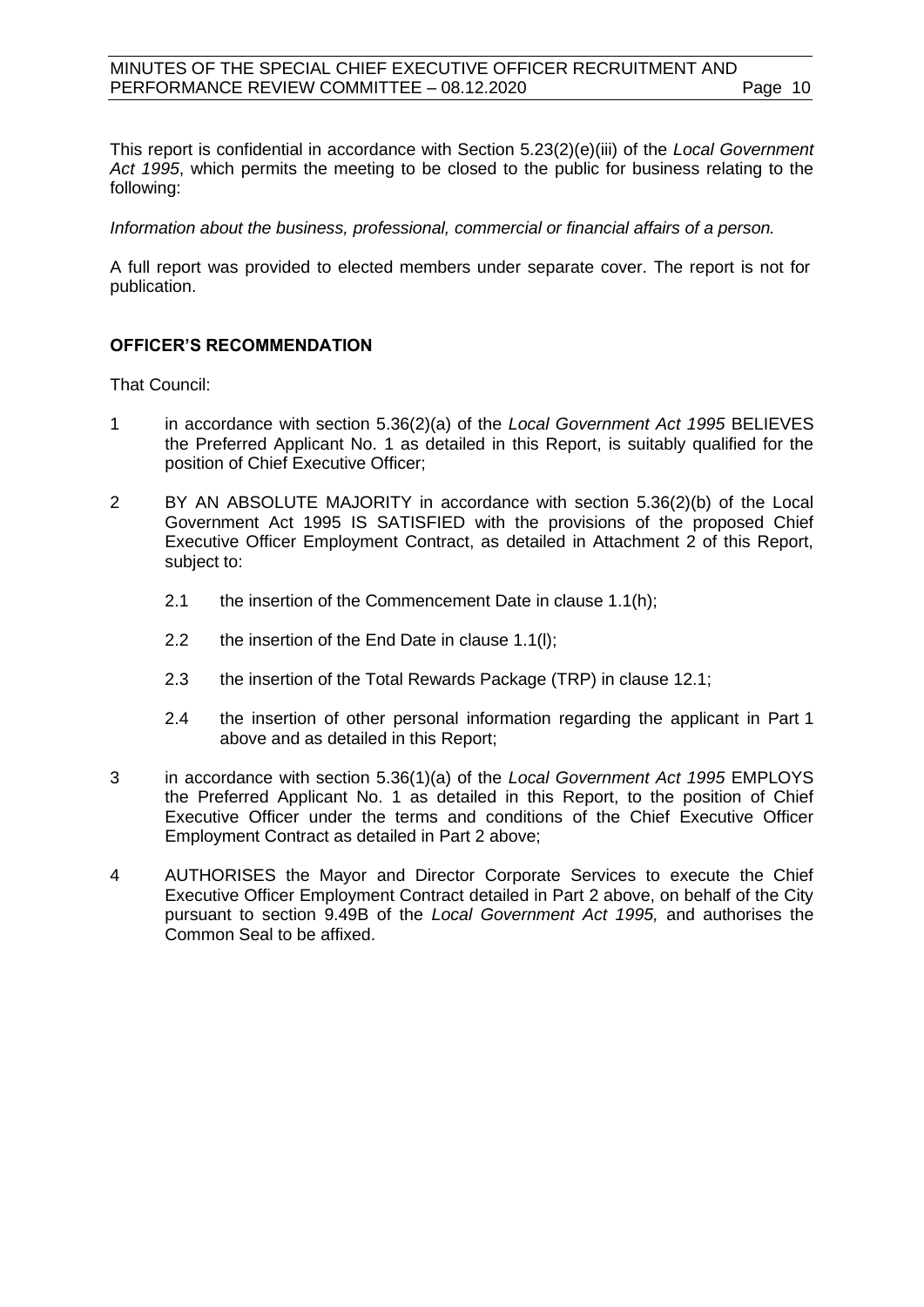**MOVED Cr Poliwka, SECONDED Mayor Jacob that Council:**

- **1 in accordance with section 5.36(2)(a) of the** *Local Government Act 1995* **BELIEVES the Preferred Applicant No. 1 as detailed in this Report, is suitably qualified for the position of Chief Executive Officer;**
- **2 BY AN ABSOLUTE MAJORITY in accordance with section 5.36(2)(b) of the** *Local Government Act 1995* **IS SATISFIED with the provisions of the proposed Chief Executive Officer Employment Contract, as detailed in Attachment 2 of this Report, subject to:** 
	- **2.1 the insertion of the Commencement Date in clause 1.1(h), being "15 March 2021";**
	- **2.2 the insertion of the End Date in clause 1.1(l), being "13 March 2026";**
	- **2.3 the insertion of the Total Rewards Package (TRP) in clause 12.1, being "\$360,555";**
	- **2.4 the insertion of other personal information regarding the applicant in Part 1 above and as detailed in this Report;**
- **3 in accordance with section 5.36(1)(a) of the** *Local Government Act 1995* **EMPLOYS the Preferred Applicant No. 1 as detailed in this Report, to the position of Chief Executive Officer under the terms and conditions of the Chief Executive Officer Employment Contract as detailed in Part 2 above;**
- **4 AUTHORISES the Mayor and Director Corporate Services to execute the Chief Executive Officer Employment Contract detailed in Part 2 above, on behalf of the City pursuant to section 9.49B of the** *Local Government Act 1995***, and authorises the Common Seal to be affixed.**

#### **The Motion was Put and CARRIED (7/0)**

**In favour of the Motion:** Cr Fishwick, Mayor Jacob, Crs Hollywood, Logan, Poliwka, Raftis and Taylor.